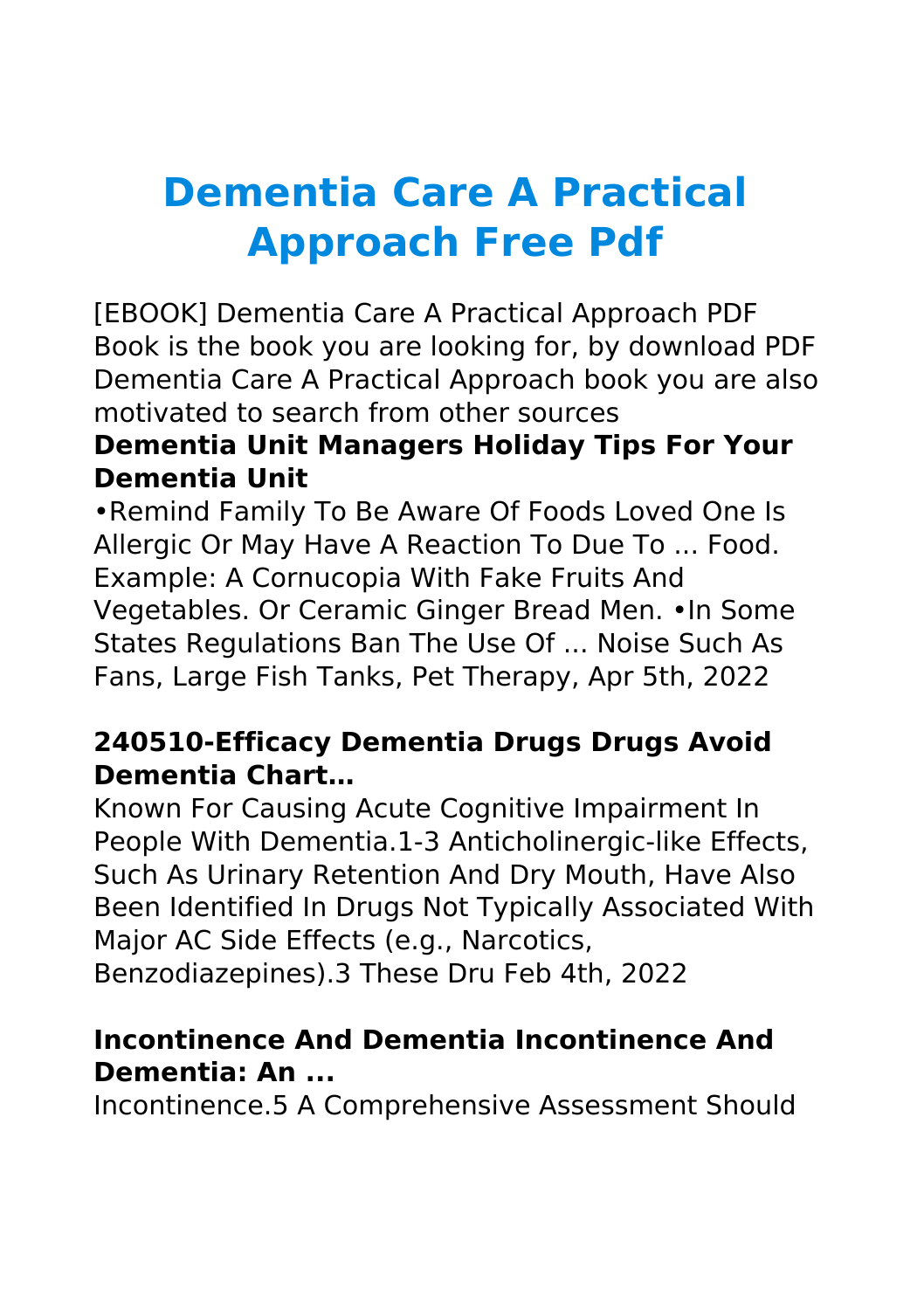Always Be Done. The Mnemonic, DIAPERS, Would Be A . Useful Tool For Identifying Possible Treatable Causes.2,3,6 (\*\*\*) Functional & Urge Incontinence What Is Unique To Those With Dementia, Is Th Feb 1th, 2022

#### **Dementia Q&A 6 - Mental Exercise And Dementia**

Exercising The Brain Is An Important, Enjoyable Part Of Everyday Life For . Everyone. It Has A Part To Play In A Positive, Healthy Lifestyle In The . Same Way As Physical Exercise. Stimulating Leisure And Social Activities Are Also Thought To Be I Jan 3th, 2022

#### **Practical Dementia Care Pdf Download**

Practical In- TroductiontoPython3 "I Love [the Book]! The Wording Is Casual, Easy To Understand, And Makestheinformation @owwell.

Ineverfeellostinthematerial,and 9th, 2021Zoology Practical Manual - Haagseverenigingen.nl12th Practical Books, Study Materials, Question Papers Download. ... 12th Jun 3th, 2022

#### **PALLIATIVE CARE FOR DEMENTIA PATIENTS: PRACTICAL TIPS …**

W Education And Support Is Crucial To Help Caregivers Optimize The Patient's Quality Of Life And Safety. Offer Support Groups, Both Local And Online, As Well As Written Resources Such As "The 36 Hour Day" (15). W Offer Respite. Thi Feb 1th, 2022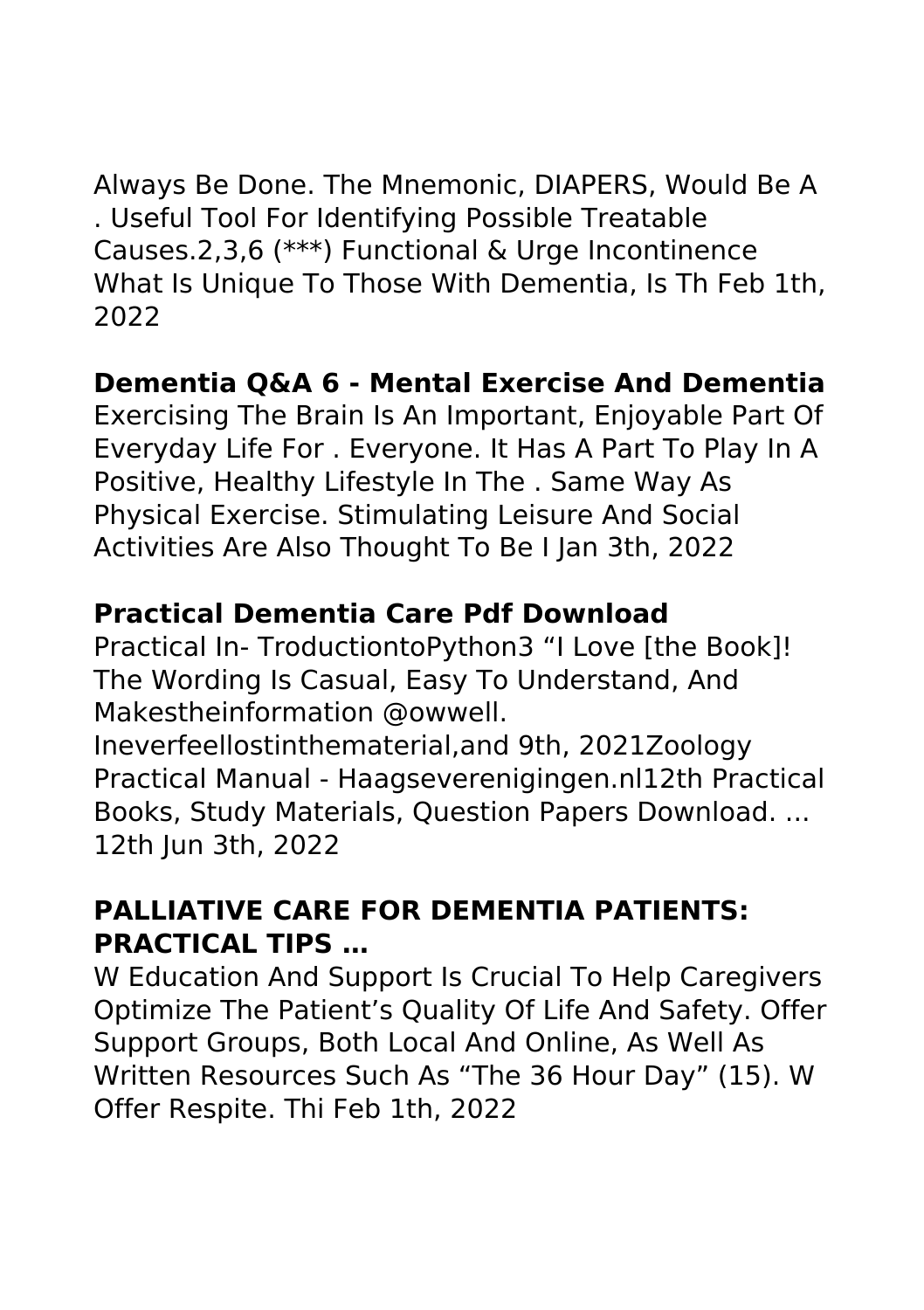## **Dementia Care: Person-Centered Care Planning And Practice ...**

Mar 20, 2018 · According To The Authors Of The Final Rule, Person-centered Care Was A Central Theme That Was Woven Throughout The Final Long-term Care Rule. The Authors Of The Final Rule Said That The Focus Of Person-centered Care Was Intended To Improve Residents' Quality Of … Jul 3th, 2022

## **A Person-Centred Approach To Dementia: A Policy Proposal ...**

Dementia Care A Critical Challenge Of The 21st Century Care Is Provided Through A Division Of Labor Between Formal And Informal Caregiving Cost Is Split Between Public And Private Sources Different Approaches Demand Different Policy Solutions. A Holistic Approach Provides The Theoretical Underpinning To Our Policy Solution. In Residential Care Homes, Staff Will Be Trained To Adopt A Person ... May 3th, 2022

## **2021 TRS-CARE: Care You Can Count On 2021 TRS-CARE: Care ...**

We'll Send You A Postcard About Four Months Before Your 65th Birthday Inviting You To Enroll In The TRS-Care Medicare Advantage Plan You HaveU SUCCESSFULLY Enrolled In The TRS-Care Medicare Advantage & Medicare Rx Plans Share Your Medicare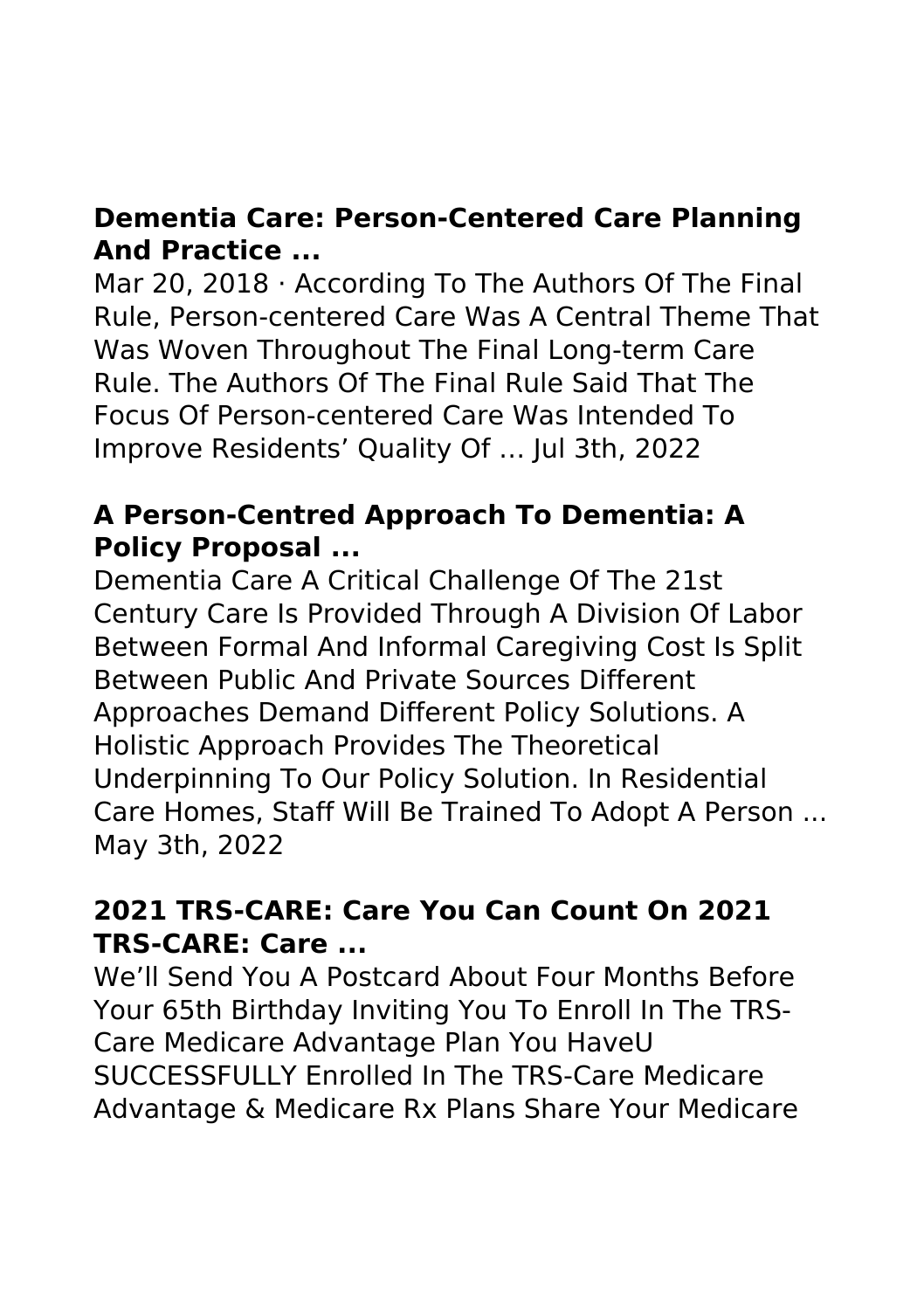ID With TRS Yes Yes IN THE MEANTIME, You Can Appl Jan 3th, 2022

## **HEALTH CARE HEALTH CARE HEALTH CARE HEALTH CARE …**

Oct 06, 2019 · Guard Training,LGV.Don Radcliffe PreparedAdvantage.com 903-753-7177 FIREWOOD/SUPPLIES Firewood For Sale! Oak Firewood, You Cut, You Haul. (903)754-9514 FIREWOOD /PECANWOOD FOR SALE! CALL 903-930-8523 FOR PRICING. FURNITURE 7th St. NEW &USED Furniture 1012 N. 7th St. LGV.Open 7 Feb 5th, 2022

## **L.A. CARE SR L.A. CARE SR L.A. CARE SR L.A. CARE SR …**

PO Box 6028 Artesia CA 90702 (714)443-4500 SR L.A. CARE P.O. Box 811580 Los Angeles, CA 90081 (888)4LA -Care(452 2273) AMGW Apple Care Medical Group, Inc Whittier Region AppleCare Medical Management 800/460-5051 Extended SR L.A. CARE PPG P.O. Box 811580 Los Angele Apr 3th, 2022

#### **How To Approach Women Fearless Approach Approach …**

Situation. 2. Conversation Topics To Keep Women Talking To You.3. The Best Locations And Times Of Day To Find Women Alone.4. How To Close Out A Conversation And Confidently Ask For A Woman's Phone Number 5. How To Text Women And What To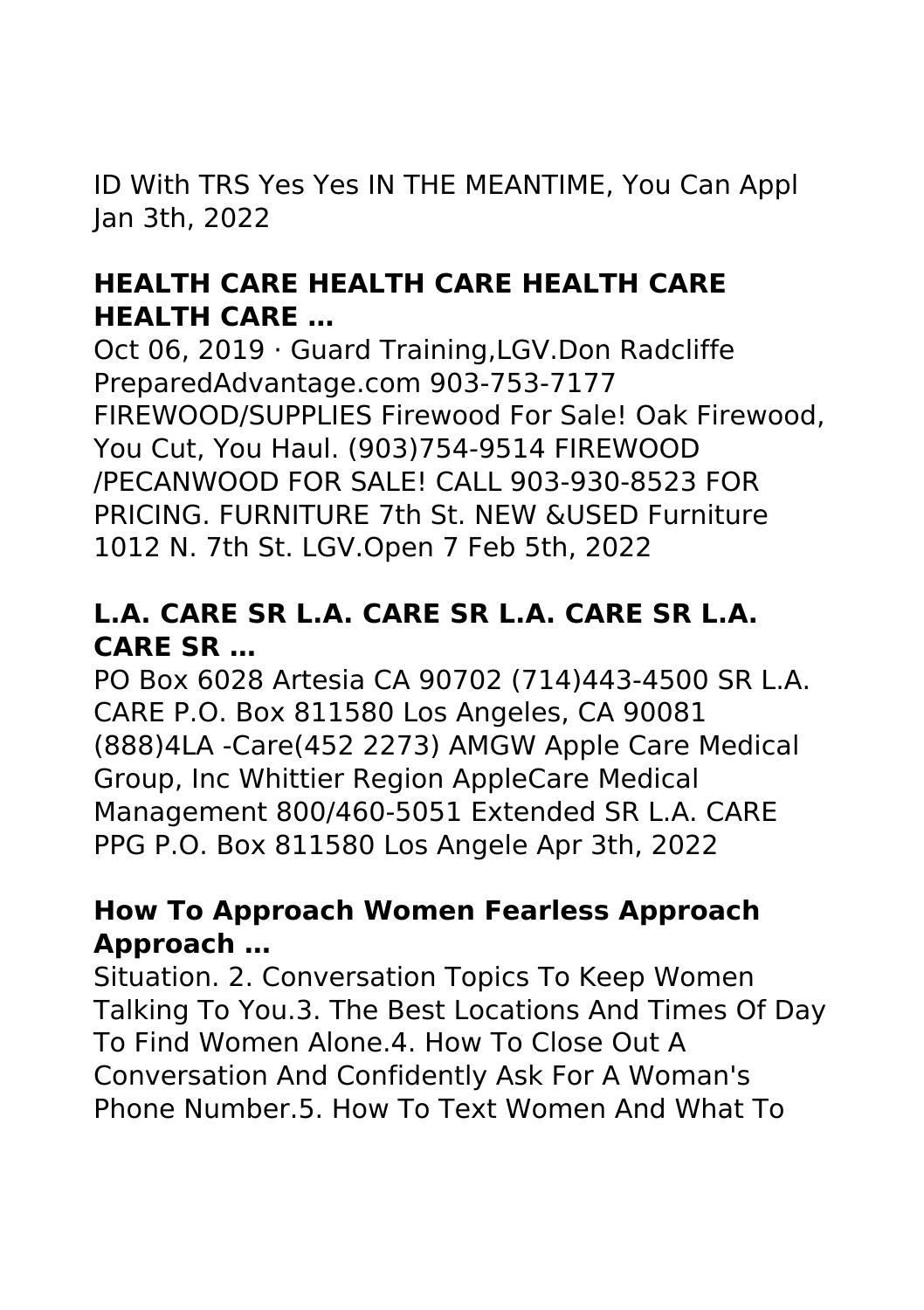Say.6. Grooming And Style Tips.7. Tips To Conquer Approach Anxiety.8. How To Set Up Dates. May 5th, 2022

## **DEMENTIA CARE SPECIALIST TRAINING FACILITATOR GUIDE**

1 DEMENTIA CARE SPECIALIST TRAINING FACILITATOR GUIDE This Project Is Supported, In Part By Grant Numbers 90DS2002-01-00 And 90DS2017-01-00, From The Administration On Aging, U.S. Administration For Community Living, Department Of May 5th, 2022

## **Dementia The Care Ecosystem: Promoting Selfefficacy Among ...**

The Care Ecosystem: Promoting Self-efficacy Among Dementia Family Caregivers Jennifer J Merrilees, Alissa Bernstein, Sarah Dulaney, Julia Heunis, Reilly Walker, Esther Rah, Jeff Choi, Katherine Gawlas, Savannah Carroll, Paulina Ong, Julie Feuer, Tamara Braley, Amy M Clark, Kirby Lee, Winston Chiong, Stephen J Bonasera, May 3th, 2022

## **Palliative Care Guidelines In Dementia**

1. Introduction These Guidelines Were First Developed In 2011 In Response To The Department Of Health 'End Of Life Care Strategy' (2008) To Support Professionals To Provide The Highest Possible Quality Of End Of Life Care To People With Dementia. When The First Edition Was Published, There Were Just Under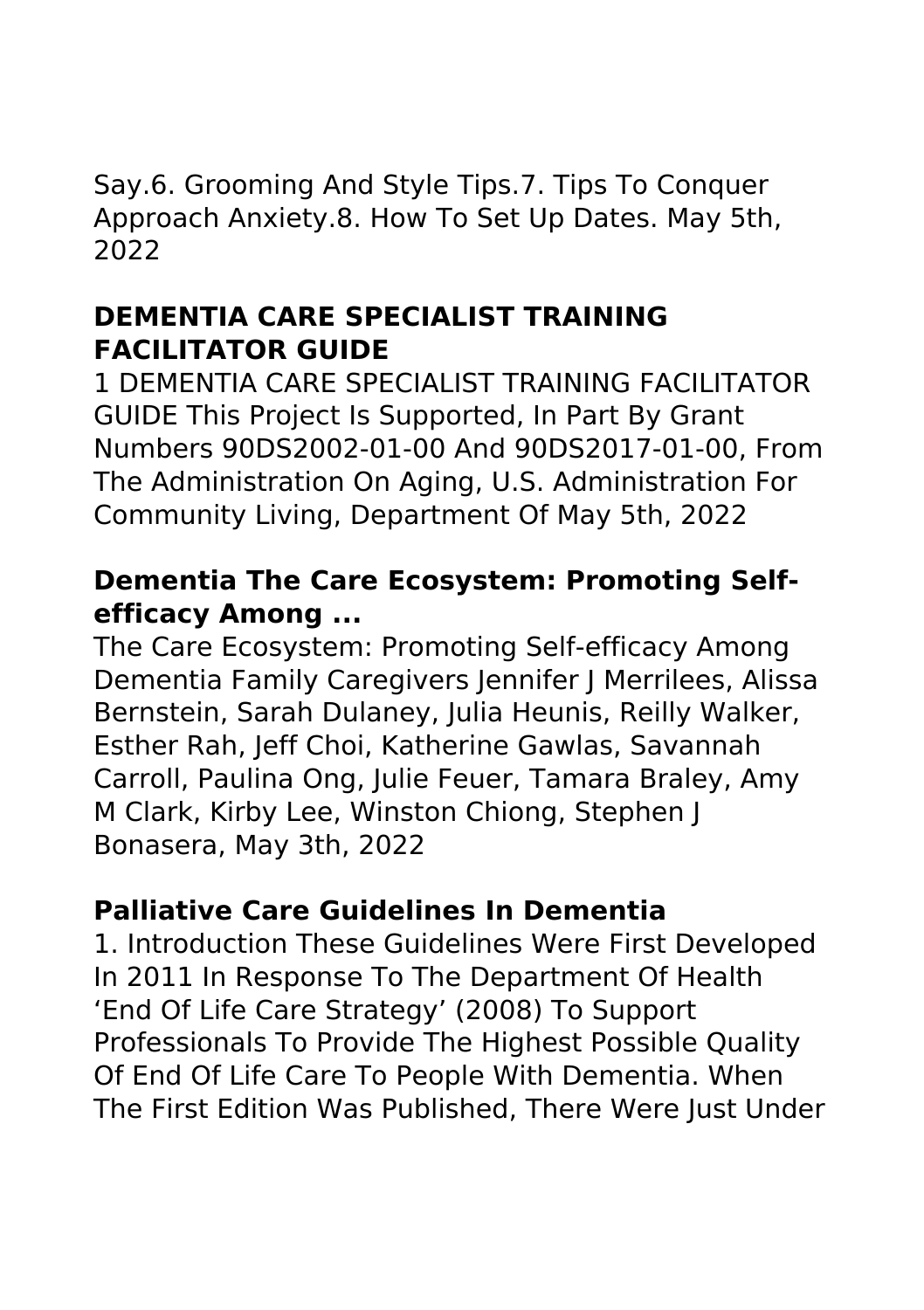Apr 1th, 2022

## **Delivering Integrated Dementia Care: The 8 Pillars Model ...**

Community Support. The Scottish Government Should Adopt The 8 Pillars Model And Ensure Its Implementation By Making It A Key Target And Outcome For The Integration Of Health And Social Care. The 8 Pillars Model Should Form A Key Priority For The Next National Dementia Strategy To Be Published In 2013. Jan 5th, 2022

## **National Partnership To Improve Dementia Care In Nursing ...**

National Partnership To Improve Dementia Care In Nursing Homes ... • Changes To Resident Routines, Disruptions In Daily Schedules, Use Of Unfamiliar Equipment, Or Working ... • Try To Keep Staff Consistent: Dedicate Personnel To Work On Only Memory Care Units When Possible May 1th, 2022

## **Article 12. Dementia 87705 CARE OF PERSONS WITH ... - CALA**

(5) Each Resident With Dementia Shall Have An Annual Medical Assessment As Specified In Section 87458, Medical Assessment, And A Reappraisal Done At Least Annually, Both Of Which Shall Include A Reassessment Of The Resident's Dementia Care Needs. (A) When Any Medical Assessment, Appraisal, Or Observation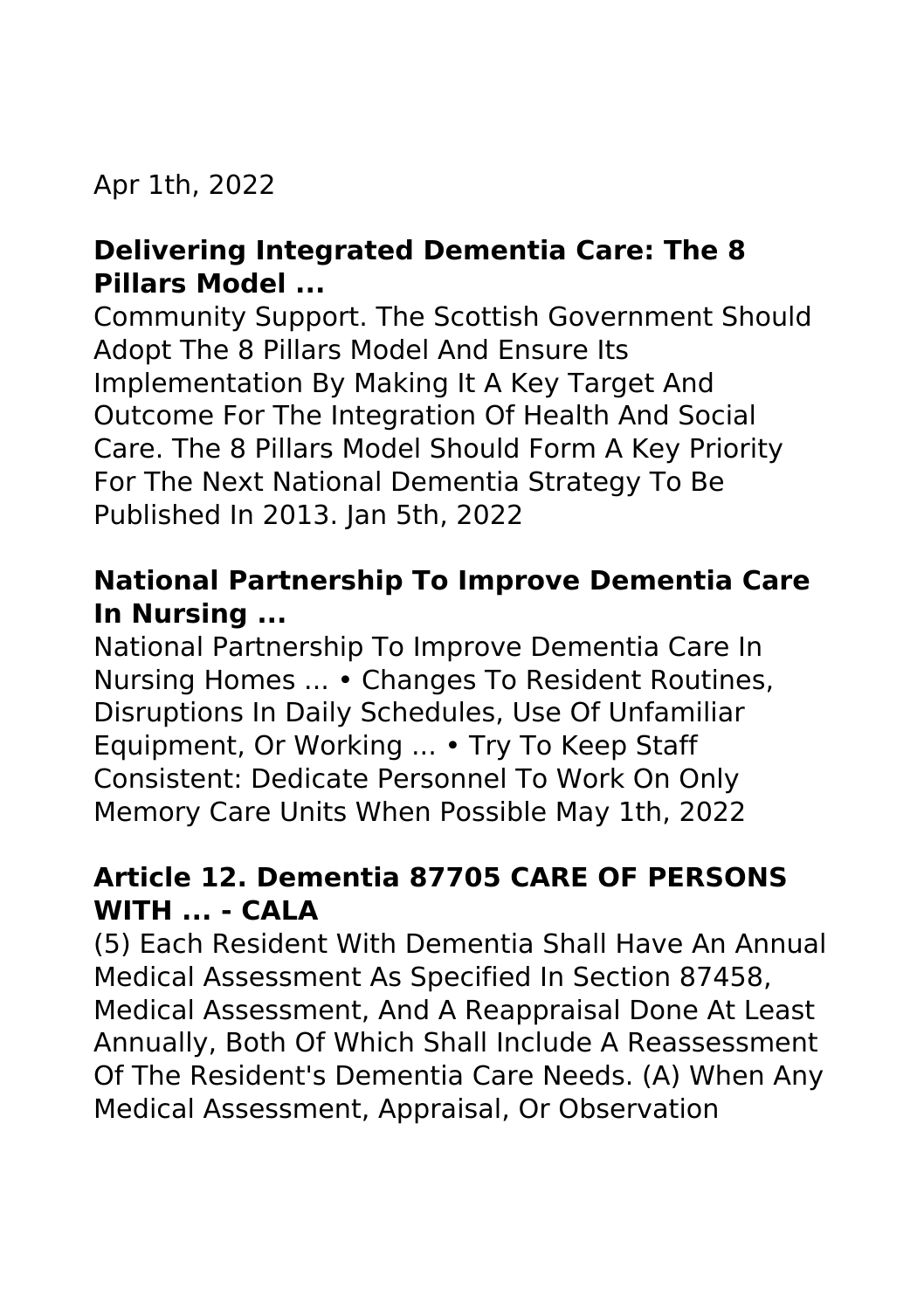## Indicates That The Resident's Feb 2th, 2022

## **Meaningful Connections In Dementia End Of Life Care In ...**

\* Correspondence: Lmccleary@brocku.ca 1Department Of Nursing, Brock University, St. Catharines, Canada ... And Activity And Recreation Staff. For Health Care Aides, Working With A Resident With De-mentia Over Many Months Or Even Years Meant That The Jun 5th, 2022

## **Improving Dementia Care - Texas Health And Human Services**

Antipsychotic Medications In Nursing Home Residents. The Partnership Includes The Centers For Medicare & Medicaid Services, Consumers, Advocacy Organizations, Providers And Professional Associations. Texas Health And Human Services And The National Partnership Are Committed T Apr 2th, 2022

#### **Dementia Prevention, Intervention, And Care: 2020 Report ...**

Tia Prevention. Early-life (younger Than 45 Years) Risks, Such As Less Education, Affect Cognitive Reserve; Midlife (45–65 Years), And Later-life (older Than 65 Years) Risk Factors Influence Reserve And Triggering Of Neuropathological Developments. Culture, Poverty, And Inequality Are Key Apr 3th, 2022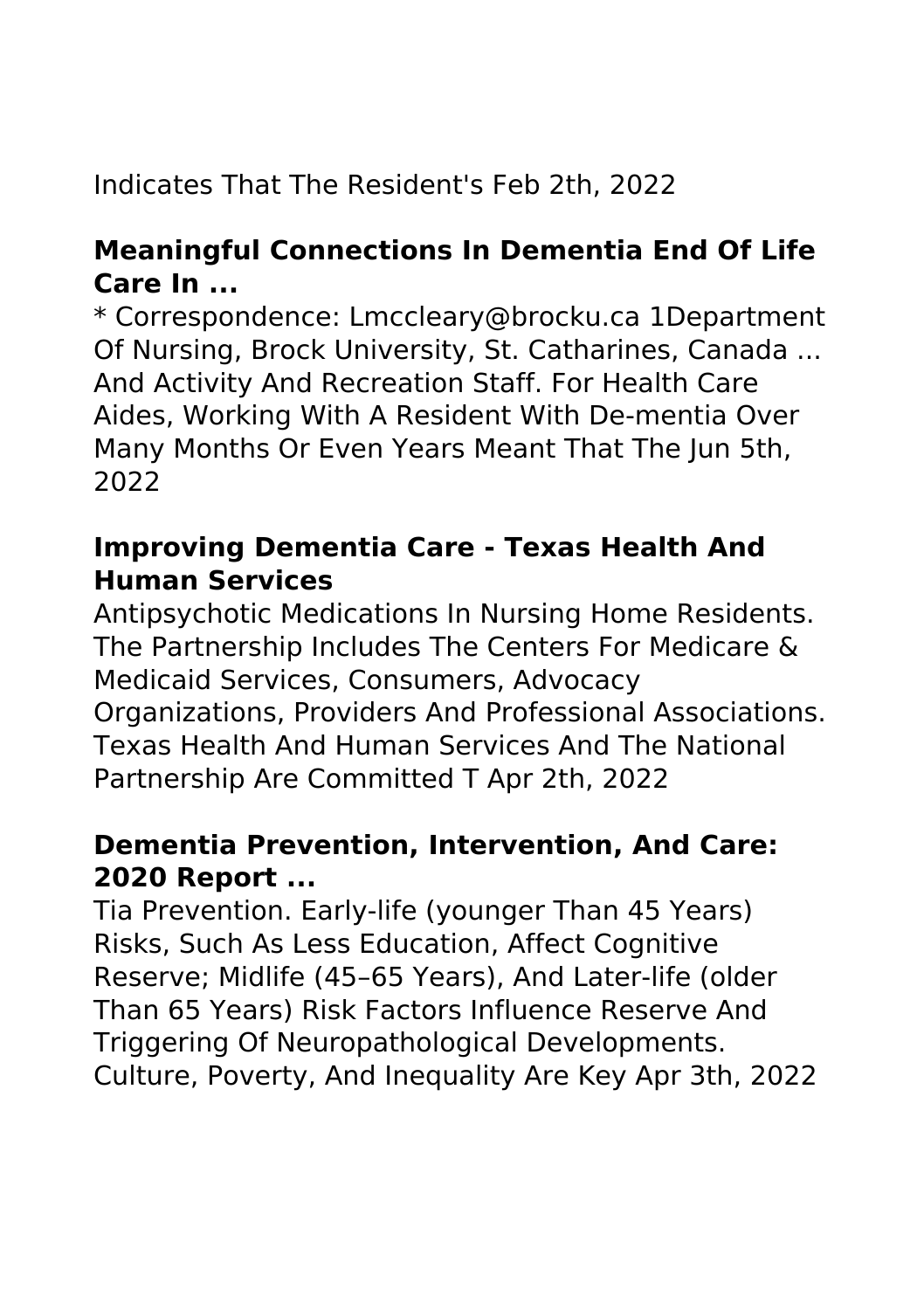## **Dementia Care Critical Element Pathway**

Dementia Care Critical Element Pathway Form CMS 20133 (5/2017) Page 1 . Use This Pathway For A Resident Who Displays Or Is Diagnosed With Dementia To Determine If The Facility Provided Appropriate Treatment And Servic Jul 4th, 2022

## **Certi˜ed Dementia Care Planner (CDCP) Course**

Certi˚ed Dementia Care Planner (CDCP) Course Is Designed To Provide Versatile Training For The Award Of The Title Of Certi˜ed Dementia Care Planner. The Course Consists Of Lecture, Case Study And Discussion, Practicum And Continuous Assessment, Which Ensure Th Feb 2th, 2022

#### **National Audit Of Dementia Care In General Hospitals …**

The Impact That Clinical Audit, Outcome Review Programmes And Registries Have On Healthcare Quality In England And Wales. HQIP Holds The Contract To Commission, Manage And Develop The National Clinical Audit And Patient Outcomes Programme (NCAPOP), Comprising A Jun 3th, 2022

## **Fix Dementia Care Hospitals - Alzheimer's**

Fix Dementia Care: Hospitals Marks The Start Of A New Alzheimer's Society Campaign Looking At The Experiences Of People Affected By Dementia In A Range Of Health And Care Settings. It Contains The